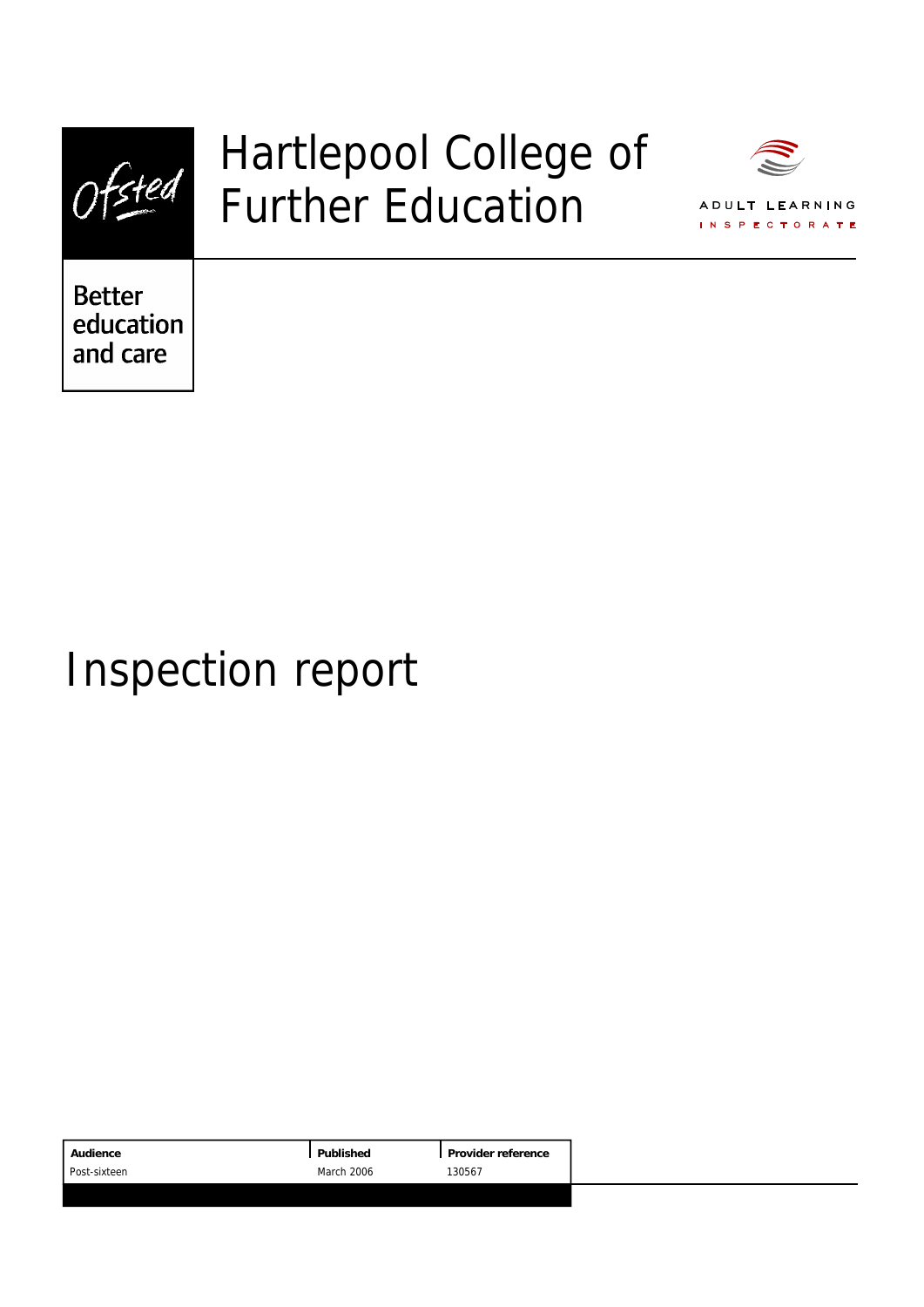## **Contents**

| Basic information about the college | 3              |
|-------------------------------------|----------------|
| Background of the organisation      | $\overline{4}$ |
| Scope of the inspection             | 5              |
| Summary of grades awarded           | 6              |
| Overall judgement                   | $\overline{7}$ |
| Main findings                       | 9              |

**\_\_\_\_\_\_\_\_\_\_\_\_\_\_\_\_\_\_\_\_\_\_\_\_\_\_\_\_\_\_\_\_\_\_\_\_\_\_\_\_\_\_\_\_\_\_\_\_\_\_\_\_\_\_\_\_\_**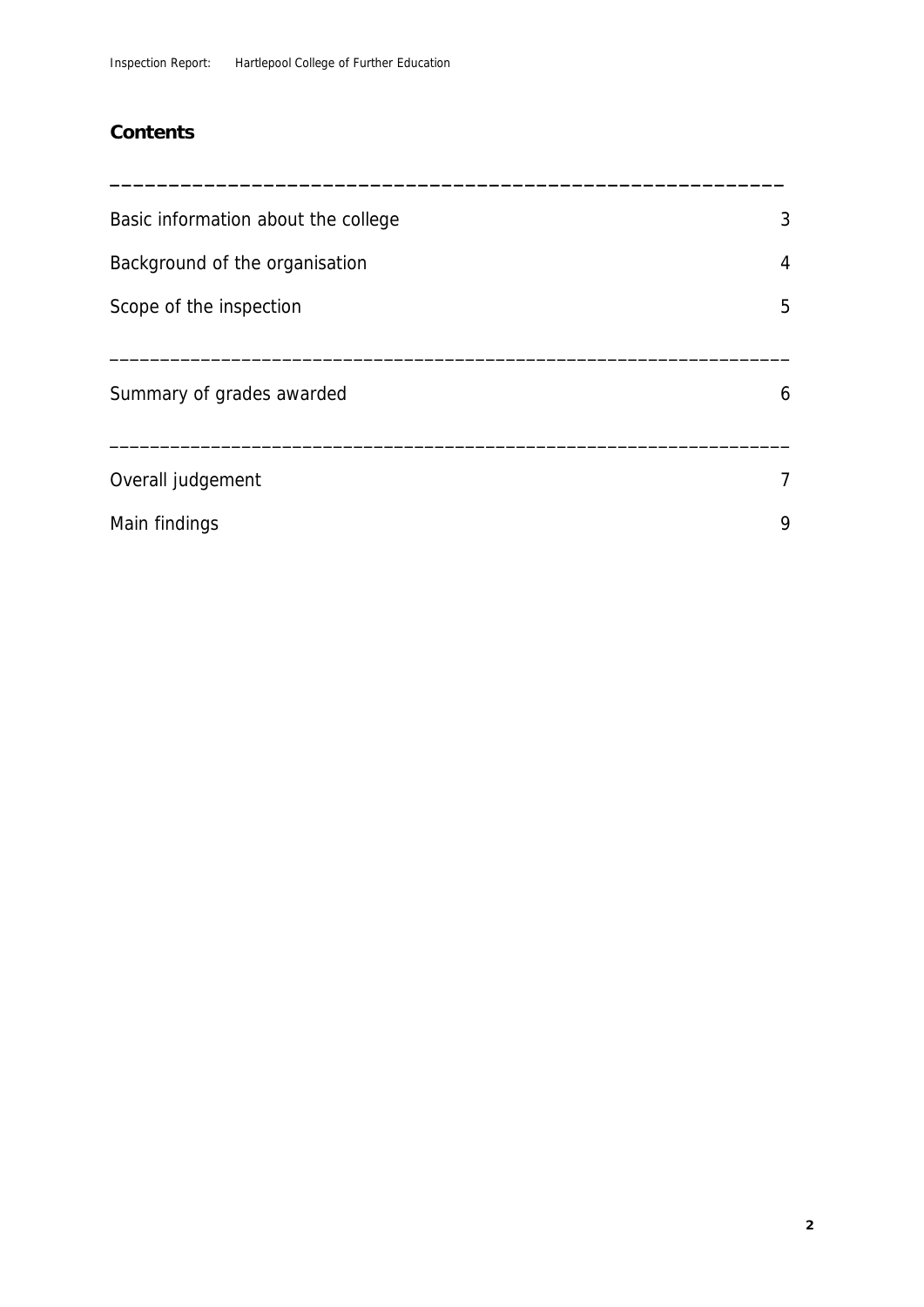## **Basic information about the college**

| Name of college:             | Hartlepool College of Further Education  |
|------------------------------|------------------------------------------|
| Type of college:             | <b>General Further Education College</b> |
| Principal:                   | David Waddington                         |
| Address of college:          | Stockton Street, Hartlepool, TS24 7NT    |
| Telephone number:            | 01429 295111                             |
| Fax number:                  | 01429 292999                             |
| Chair of governors:          | Councillor Mr Ray Waller                 |
| Unique reference number:     | 130567                                   |
| Name of reporting inspector: | Garth Clucas, ALI                        |
| Dates of inspection:         | 16 to 20 January 2006                    |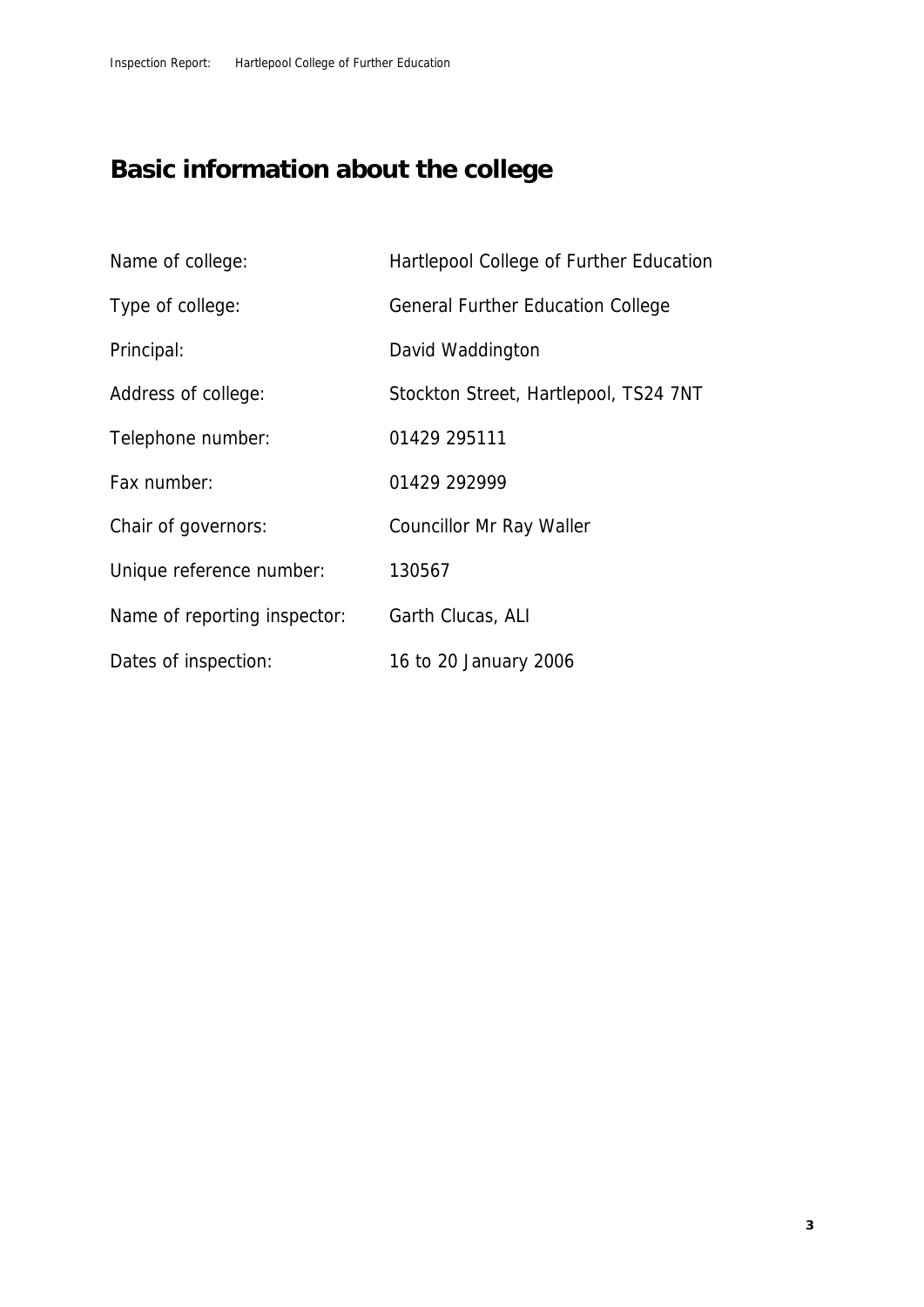## **Background of the organisation**

- 1. Hartlepool College is a medium sized general further education college. The college is the major provider of post-16 education in the unitary authority of Hartlepool. The authority also has a sixth-form college and an 11-18 Catholic school. Cleveland College of Art and Design has a centre in Hartlepool. The college is based on a single site.
- 2. The college serves an area of significant social and economic disadvantage. Hartlepool unitary authority is ranked 14th out of 354 authorities in England for the highest levels of deprivation. In December 2005 the proportion of unemployed was 4.1% in Hartlepool compared with 3% in the North East and 2.4% nationally. In 2004 the proportion of school leavers gaining five or more GCSEs at A\*-C in Hartlepool was 48.6%, below the national average for England of 53.7%. The 2001 census recorded 39.2% of the Hartlepool population aged 16-74 as having no qualifications compared with a national figure of 29.1%.
- 3. In 2004/5 the college enrolled a total of 9,463 students of whom 7,895 (83%) were aged 19 or over and 58% were male. Of the 2,079 full-time students, 1,053 (51%) were aged 16-18. The majority of learners are from the local area. The proportion of learners from minority ethnic groups is very small and comparable to the proportion of these groups in the local population of 1.2%.
- 4. The college offers programmes in all subject sector areas with the exception of agriculture, horticulture and animal care. In 2004/5 the highest enrolments were in health, public services and care, preparation for life and work, and ICT. There were 375 learners aged 14-16 on an increased flexibility programme and 382 New Deal clients. There were 276 work-based learners, the majority in construction and engineering, including 66 on E2E programmes, and a further 184 employer training pilot learners.
- 5. A new divisional operational structure was introduced in 2004/05 and a new principal was appointed from August 2005. The college has a centre of vocational excellence (CoVE) in technical design engineering. A second CoVE in building services has been approved and the college is working in collaboration with a neighbouring college. A third regional CoVE has been approved in health and care, led by the Strategic Health Authority. The college's mission is defined as "enterprise and innovation in the pursuit of academic and vocational excellence for all learners".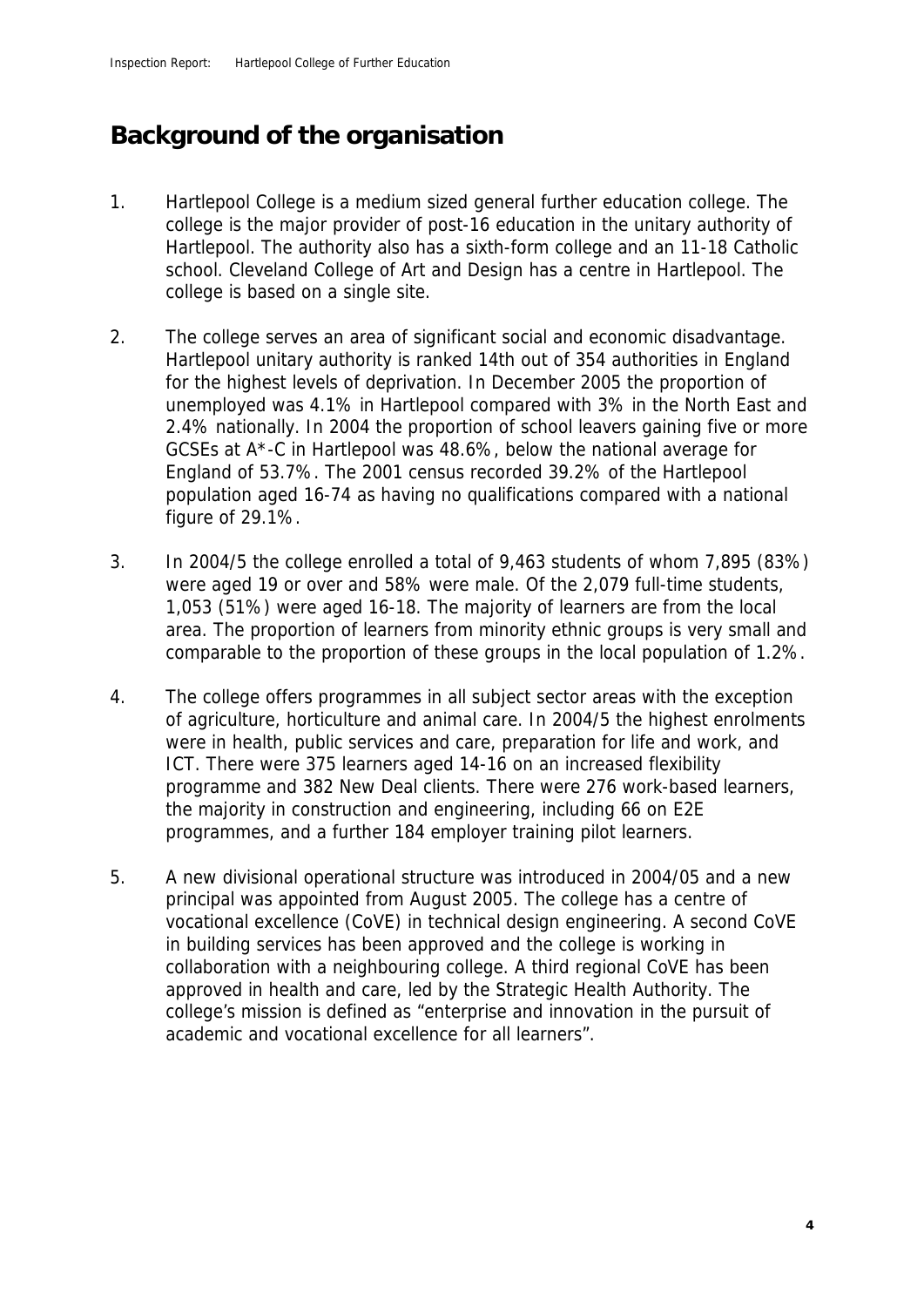### **Scope of the inspection**

- 6. In deciding the scope of this inspection, inspectors took account of: the college's previous inspection report (www.ofsted.gov.uk); the college's most recent self-assessment report and development plans; comments from the local Learning and Skills Council (LSC); reports from the inspectorate annual assessment visits; and data on enrolments and learners' achievements over the period since the last inspection. This inspection focused on the following aspects:
	- overall effectiveness of the college and its capacity to improve further
	- achievements and standards
	- quality of provision
	- leadership and management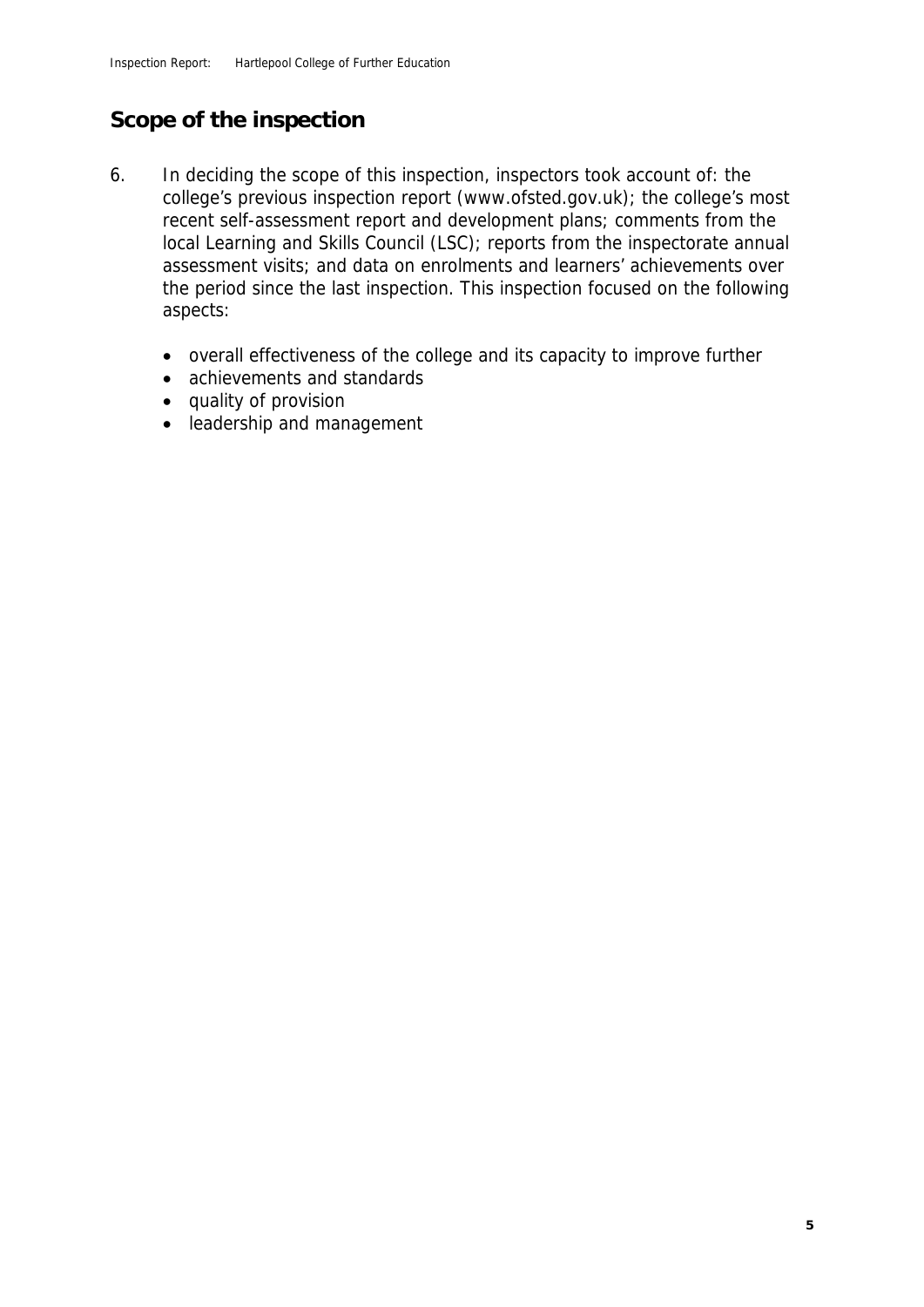## **Summary of grades awarded**

| Effectiveness of provision | Good: Grade 2 |
|----------------------------|---------------|
|                            |               |
|                            |               |
| Capacity to improve        | Good: Grade 2 |
|                            |               |
| Achievements and standards | Good: Grade 2 |
|                            |               |
| Quality of provision       | Good: Grade 2 |
|                            |               |
| Leadership and management  | Good: Grade 2 |

Note: Where contributory grades have been awarded, they are shown in the relevant sections of the report. Contributory grades represent the judgement of the team that the quality of the aspect of provision indicated by the grade differs from the grade overall.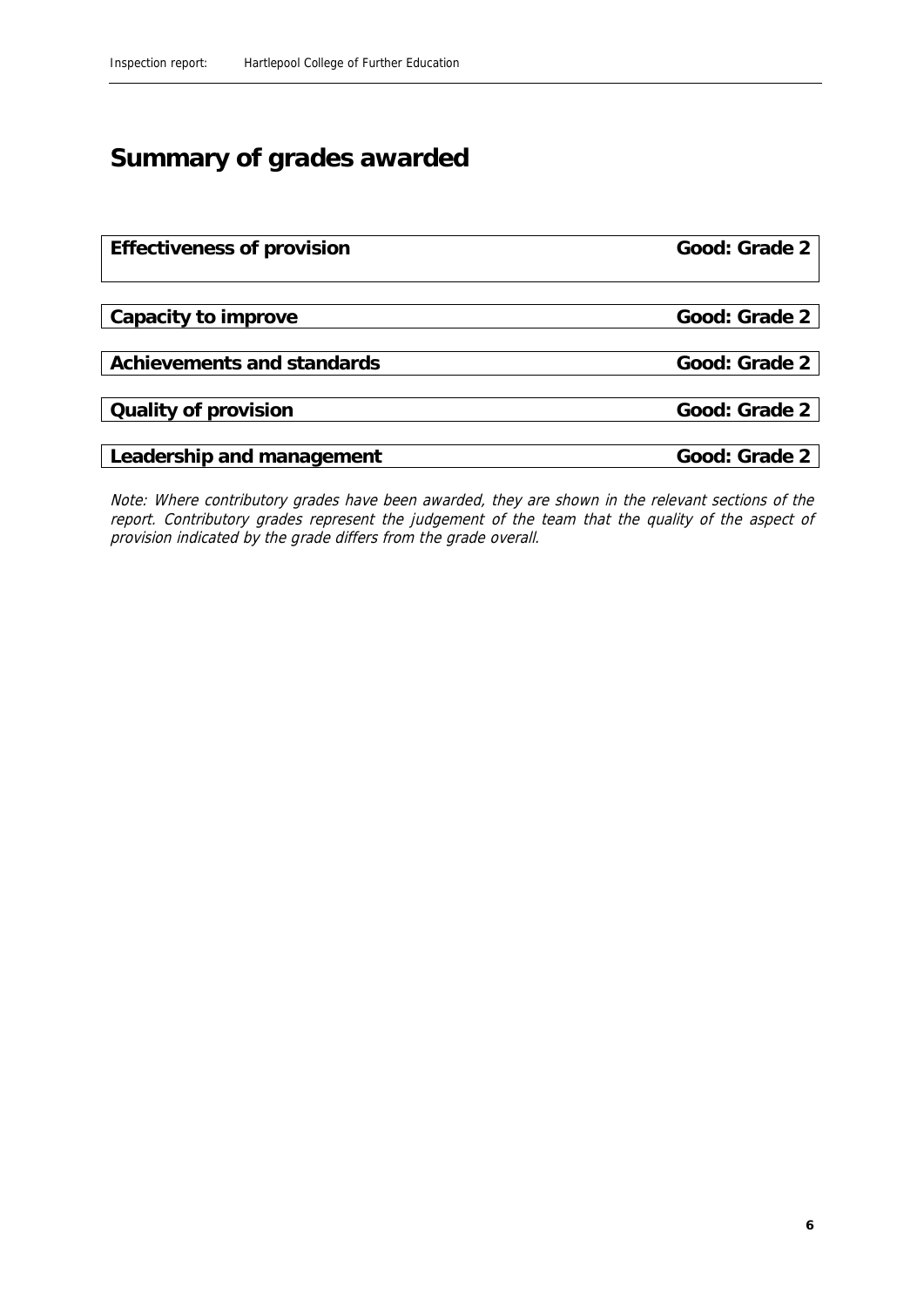## **Overall judgement**

#### **Effectiveness of provision Good: Grade 2**

- 7. Learners' achievements are good. The college's programmes are effective in developing learners' skills and in raising their aspirations. The standard of learners' work is good. Overall college success rates have steadily improved and are good for adults at levels 2 and 3 and satisfactory for 16-18 year olds. Work-related provision is particularly good, and the framework completion by work-based learners is satisfactory.
- 8. Teaching and learning are good. Staff have good working relations with learners and make effective use of ILT to enhance learning. Most systems to monitor learners' progress work well. Improvements have been made in the provision of additional learning support, but its overall impact needs more systematic evaluation. The delivery and achievement of key skills is an area for improvement recognised by the college.
- 9. The college's approach to educational and social inclusion is good. The college has developed a wide range of courses including work with partner schools, community partners and provision for learners with learning difficulties and disabilities. Engagement with employers is outstanding.
- 10. Learners receive good guidance and support. Initial assessment and tutorial support is effective. Learners' views are actively sought and acted upon to bring about improvements to courses and to other operational aspects of the college. The provision of specialist equipment to support learning is good.
- 11. Leadership and management are good. The college has a clear strategic direction and the recent restructuring of the college into divisions has been well managed. Procedures for quality assurance are thorough and effective in identifying areas for improvement. Accommodation is good and some specialist resources are outstanding. The Skills for Life strategy is underdeveloped. Some aspects of governance require improvement. There is insufficient promotion of equality and diversity. Overall the college provides good value for money.

#### **Capacity to improve Good: Grade 2**

12. The college demonstrates good capacity to improve its provision. Quality assurance procedures are rigorous. The self assessment process is well established and the report for 2004/05 provides accurate judgements on most aspects of the college's work. The college's teaching observation scheme is comprehensive. Development planning is realistic and there is sufficient resource and expertise within the college to secure further improvement. The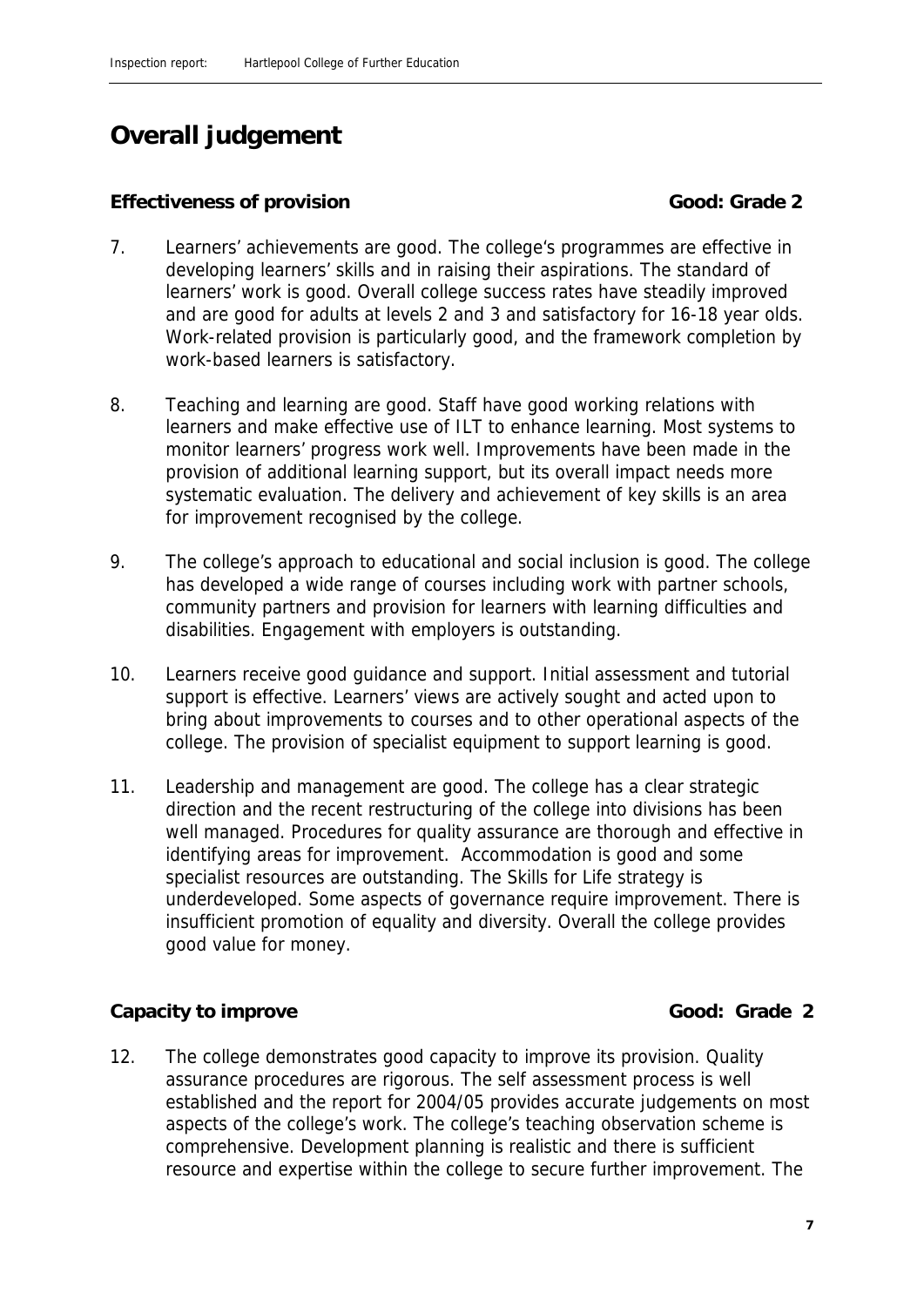new divisional structure has been successfully implemented and improvements have been seen in adult success rates. Similar improvements have yet to be realised in the success rates for 16-18 year olds and greater consistency is needed in target setting at divisional level.

**The effectiveness of the steps taken by the college to promote improvement since the last inspection**

13. The college has made good progress in addressing areas for improvement identified at the last inspection in 2001. Overall success rates have improved and a good standard of teaching and learning has been maintained. Considerable improvements have been made to the accuracy, effectiveness and use of the college's management information systems. Links with employers involved in work-based learning have improved. Significant improvement has been made to the quality of general and specialist accommodation. However, since the last inspection there has been insufficient promotion of equality and diversity and the college has been slow to respond to the Race Relations (Amendment) Act 2000.

#### **Key strengths of the college**

#### **Strengths**

- clear strategic direction
- good management of change
- good accommodation with some outstanding specialist resources
- effective initiatives and partnerships to widen participation in learning
- good success rates for adults at levels 2 and 3
- good teaching and learning
- outstanding employer engagement
- good guidance and support for learners

#### **Areas for improvement**

**The college should address:**

- success rates for 16-18 year olds at level 3
- approaches to the achievement of key skills
- further development of the Skills for Life strategy
- arrangements to evaluate the performance of the governing body
- promotion of equality and diversity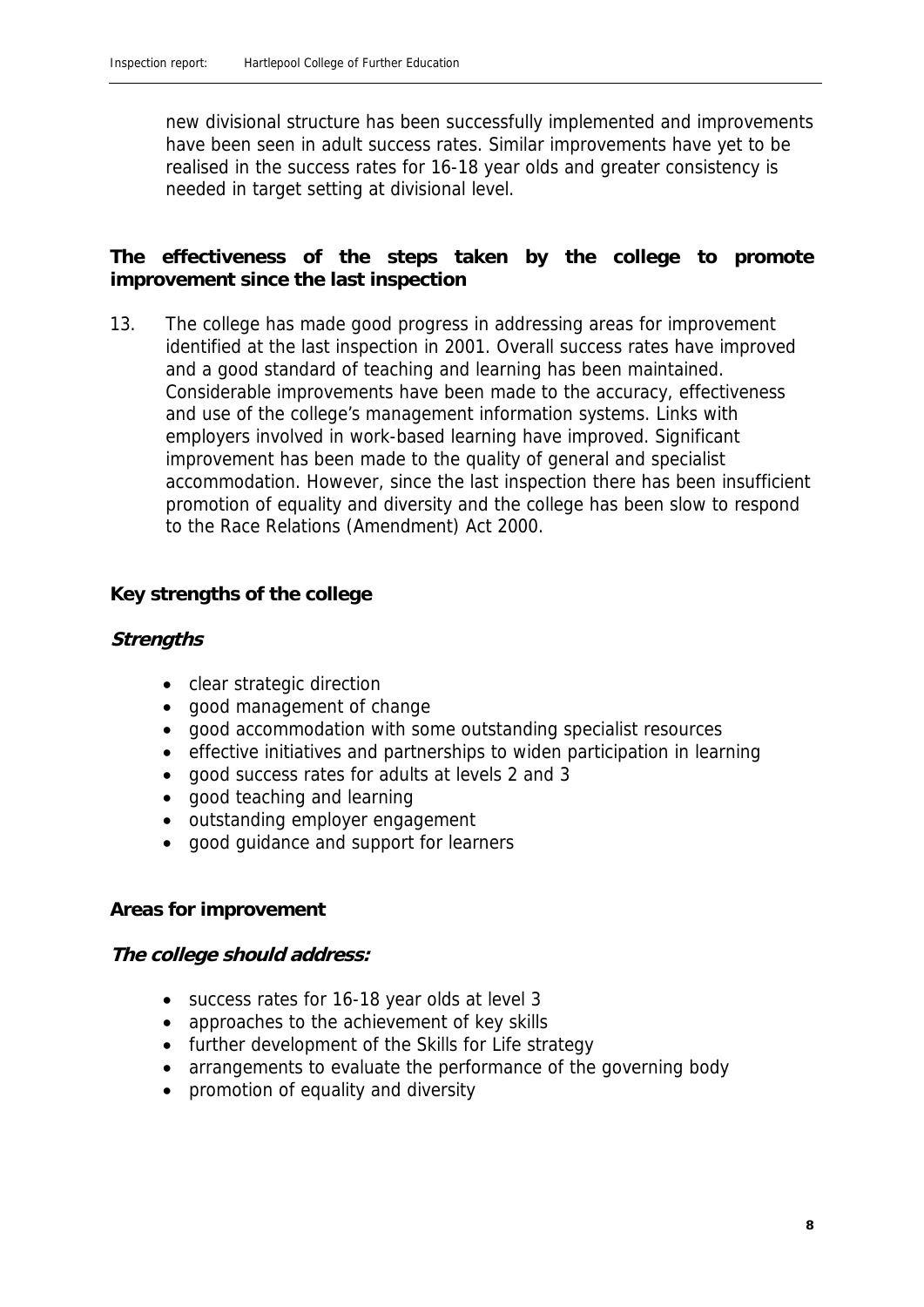## **Main findings**

#### Achievements and standards **Cooperation Cooperation** Good: Grade 2

**Contributory grades:** 

Learners aged 16 to 18 Satisfactory: Grade 3

- 14. During the three year period 2002/03 to 2004/05, success rates for adults have risen above national averages for courses at levels 2 and 3. The success rate at level 1 has significantly improved during this period, but is below the national average. Success rates on short courses have been consistently above national averages.
- 15. Retention rates have improved for adults at all levels. Pass rates have remained generally at or above the national average at all levels. NVQ success rates are above national averages at level 1 and significantly so at levels 2 and 3 and on GCSE programmes.
- 16. For learners aged 16-18, success rates have remained at the national average at level 1 and risen to slightly above the national average at level 2. The success rate at level 3 has fluctuated, but in 2004/05 was below the national average. Success rates in key skills are poor.
- 17. Retention rates for 16-18 year olds have remained near to national averages at levels 1 and 2 but have remained below national averages at level 3. Pass rates have been at the national averages. The college-devised scheme shows positive value added in most GCE A level subjects. Performance on some long vocational courses at level 3 is below national averages, with the exception of construction, where success rates are above national averages. For 14-16 year-olds on college vocational programmes, progression to further study at the college is good.
- 18. In work-based learning there is a high standard of work and good completion of planned learning on the college's Employer Training Programme. The proportion of E2E learners who complete their programmes and progress to other training or work has recently improved and is now good. There has also been recent improvement in the framework completion rate by work-based learners which is now satisfactory. However, too few work based learners complete their framework within the timescales set for them. The proportion of Job Centre Plus clients who complete their learning programme is good and progression to employment is satisfactory.
- 19. The standard of learners' work is good. Appropriate attention is paid to health and safety. Learners are well motivated and enthusiastic about their studies. Average attendance in 2004/05 was satisfactory overall at 84%. Internal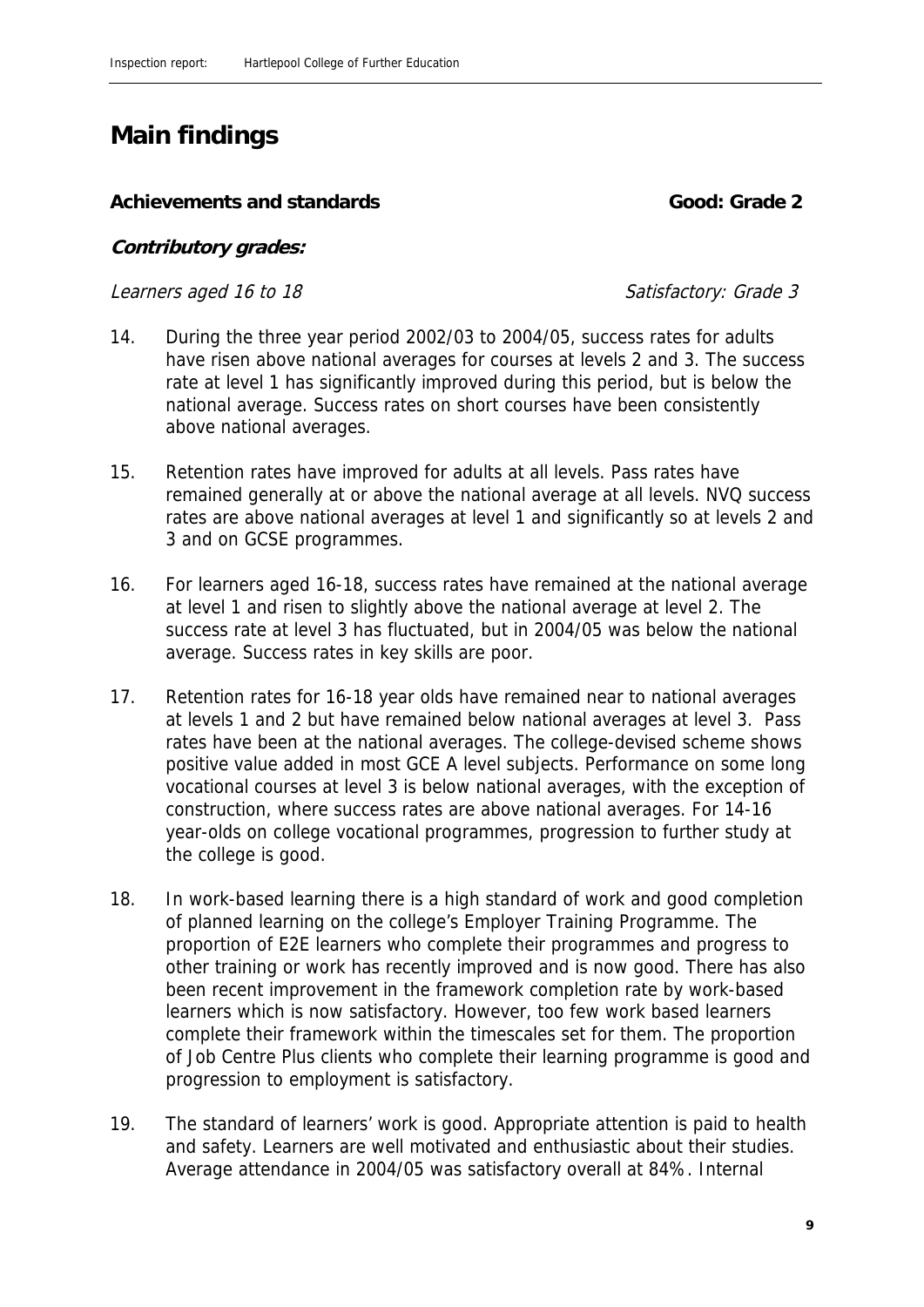progression within the college and progression by full-time students to further study or employment is good. Most of the areas for improvement were accurately identified in the college's self-assessment report.

#### **Cauality of provision Good: Grade 2**

- 20. Teaching and learning are good. The self-assessment report accurately identified the strengths and areas for improvement. Managers have a clear focus on monitoring and continuing to improve teaching. A feature of recent staff training has been to ensure teachers meet the needs of different learners and this is evident in the range of methods used in classes. Many teachers are skilful at building good relationships with more challenging learners to keep them focused on their work in lessons. In a minority of poorer lessons, teachers deliver their planned lesson without sufficient regard to whether learning is taking place.
- 21. Resources to support leaning are good. Learning materials are generally well chosen to engage learner interest. Information learning technology is used effectively to make lessons more interesting and to help learners with their assignments.
- 22. The monitoring of learners' progress is effective. Learners are set targets against which their progress is regularly monitored and reports for younger learners are shared with parents. There is inconsistent practice in the progress tracking on some part-time courses and the college is reviewing this.
- 23. The college has made substantial improvement this year in providing for learners who need additional support. Training is provided for staff who give extra support to learners in lessons but some staff need further help to carry out their role effectively. The effectiveness of additional learning support is not sufficiently evaluated at whole college level.
- 24. The college identified weaknesses in the provision of key skills in its selfassessment report. Action plans are in place to address this issue but learners are still not making sufficient progress on some courses.
- 25. The college offers a good range of programmes and progression opportunities from pre-entry to higher education including a large work-based learning provision. The college is responsive to external requirements and caters well for learners with disabilities and learning difficulties. Programmes with schools include provision for excluded pupils and others with behavioural problems. The college's approach to inclusiveness is good. The college has yet to effectively address gender imbalances on some programmes.
- 26. The college's engagement with employers is outstanding. The college has very effective employer partnership agreements with 120 local companies. Many employers are actively involved in all aspects of the college, providing work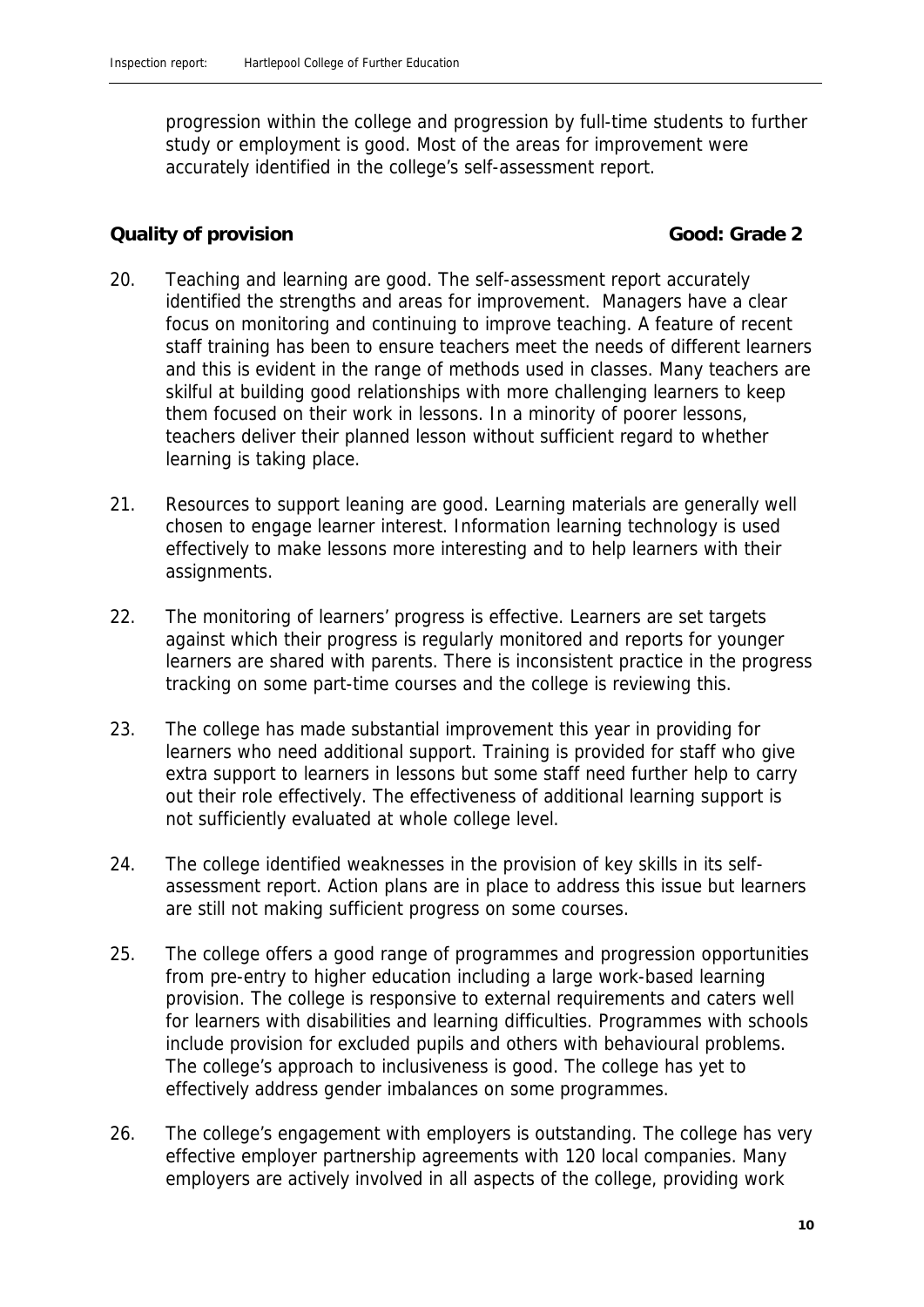placements, serving on college committees and accessing training on both government funded and full cost programmes. This was identified by the college as a key strength. The college works well with external partners including the local authority, who view the college as integral to the area's regeneration. It has very good working relationships with the local Connexions service.

- 27. The college offers a wide range of enrichment activities which include sporting, cultural, social, and community activities. In addition, a number of overseas and residential trips take place yearly, often involving learners with little or no experience of travel beyond the area in which they live.
- 28. The college has delivered a basic skills programme on-line and the Employer Training Pilot includes some skills for life qualifications. This area is underdeveloped and the college has plans to develop a Skills for Life programme throughout the local employer network.
- 29. Guidance and support for learners are good. Staff attend school careers events, often conducting initial interviews in schools, and first time visitors to the college are met by trained information and careers advisors who provide an effective signposting service.
- 30. Learners undertake initial assessment as part of new admissions procedures. The early diagnosis of additional support needs has been successful in ensuring that support is arranged in a more timely way. Induction and the provision of specialist equipment to support learning are good. Support for literacy is well covered, although it is of variable quality. There is insufficient provision of numeracy support and this is an area for development recognised by the college.
- 31. The college's tutorial system is effective in supporting the progress of learners. Tutor managers in each division monitor the quality of the process well. There are very good counselling arrangements at the college.

#### Leadership and management **Cool Good:** Grade 2

- 32. Leadership and management are good. Since the inspection in 2001, the college has addressed areas for improvement and improved its success rates for adults at levels 2 and 3. The principal and senior managers set a clear strategic direction.
- 33. Quality assurance procedures are rigorous. Revised procedures for course review and evaluation have improved the quality of the self-assessment report in 2004/05. The report is self-critical and identifies key issues but some sections are characterised by description rather than analysis. The teaching observation scheme is comprehensive and staff development extensive. Management information data is now accurate and staff are more confident in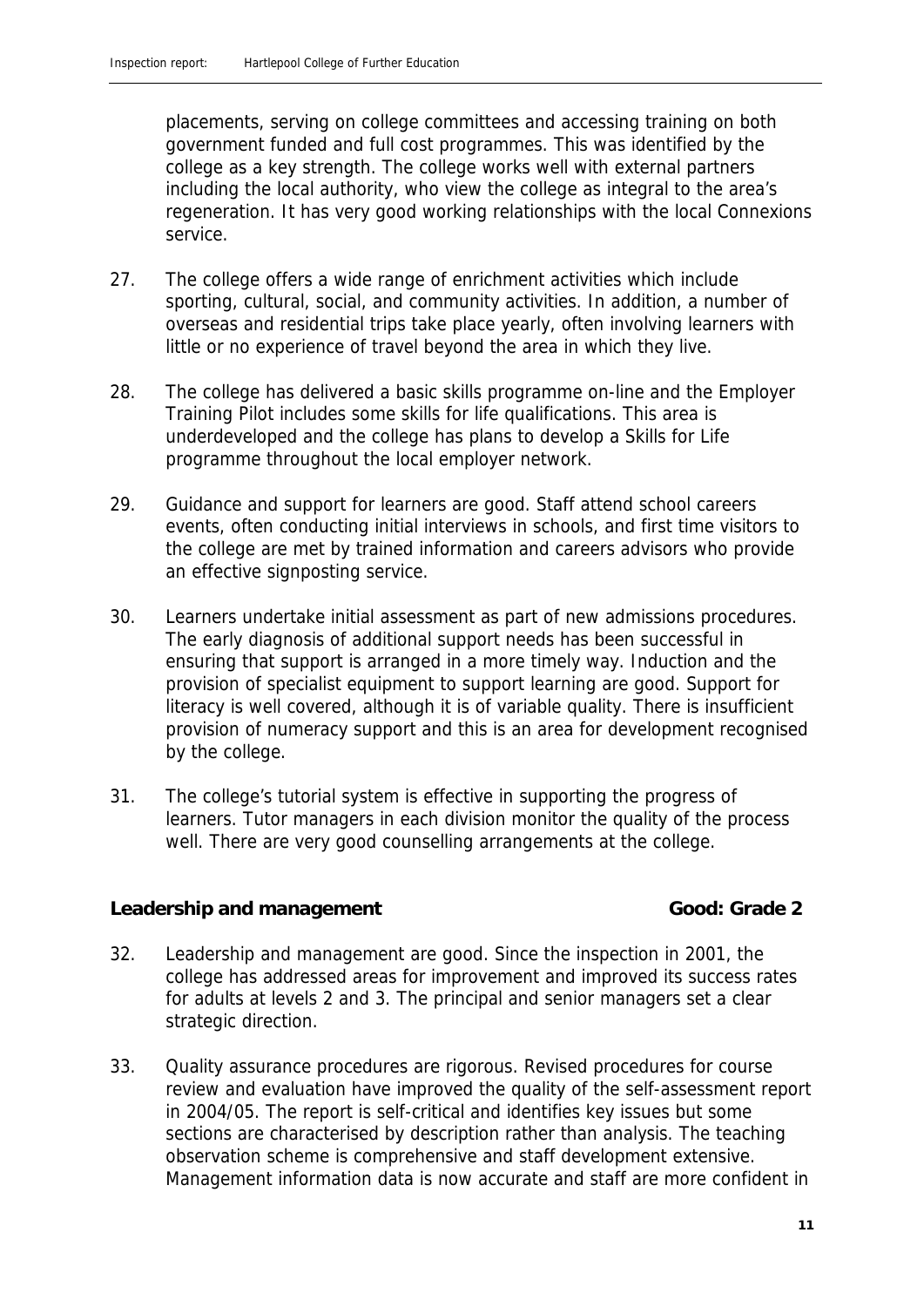its use and analysis. Target setting is also improving but not yet consistent across all divisions.

- 34. Leadership and management of the curriculum are good and the recent restructure has been effective. The principal and senior managers provide inspirational leadership and have begun to create effective teams. The support given by senior mangers to the newly created divisions has facilitated the sharing of good practice. The meeting structure, staff briefings and shared staff rooms support good communications across the college.
- 35. The majority of full-time teachers hold an appropriate teaching qualification. Procedures for the recruitment and selection of staff are good. The Skills for Life strategy is underdeveloped. There are insufficient numbers of teachers qualified to level 4 in literacy and numeracy.
- 36. The recent refurbishment of the college has significantly improved the quality of the buildings. Resources are generally good and outstanding in technical and design engineering and health and care. There are good procedures for the management of health and safety.
- 37. Governance is satisfactory. Governors are knowledgeable about the key issues facing the college and the local community. Procedures for the recruitment and training of new governors are underdeveloped, as are arrangements to evaluate the effectiveness of the governing body. These issues were not identified in the self-assessment report. Attendance at board meetings is low. Governors make significant contributions to the college's performance outside of board meetings.
- 38. There has been very good progress since the last inspection to meet the requirements of the Special Educational Needs and Disability Act 2002. Learners with mobility problems can now access all parts of the college. The college implements satisfactory procedures to meet the requirements of section 175 of the 2002 Education Act (safeguarding children). All staff have received training and hold enhanced criminal records bureau checks.
- 39. The college has been slow to implement Race Relations (Amendment) 2000 legislation and the governors are not aware of their duty to monitor the college's action plan. Staff development to promote racial equality has also been slow. College plans have an insufficient focus on issues of race and gender.
- 40. Financial management and control are good both at college and governing board level. The college provides good value for money.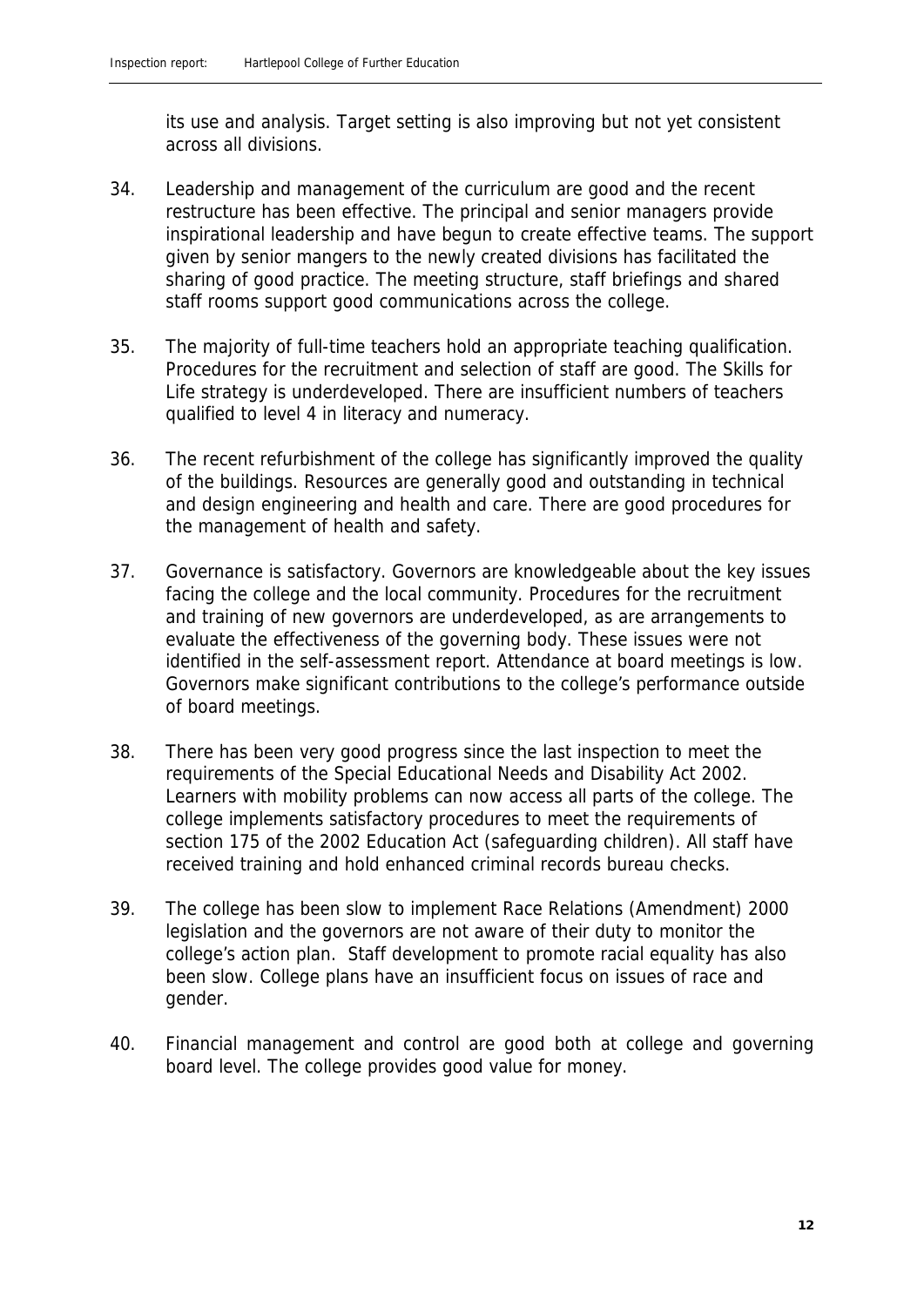### **Learners' achievements**

#### **Table 1**

Success rates on mainstream level 1 qualifications, by qualification type, expected end year and age 2001/02 to 2003/04, compared to the national rates for colleges of a similar type.

|                |              | $16 - 18$             |                 |                  |      | $19+$                 |                 |                  |       |
|----------------|--------------|-----------------------|-----------------|------------------|------|-----------------------|-----------------|------------------|-------|
| Notional Level | Exp End Year | Starts -<br>Transfers | College<br>Rate | National<br>Rate | Diff | Starts -<br>Transfers | College<br>Rate | National<br>Rate | Diff  |
| 1 Long         | 01/02        | 388                   | 60              | 53               |      | 817                   | 52              | 50               | 3     |
|                | 02/03        | 341                   | 64              | 56               | 8    | 2,057                 | 38              | 55               | -18   |
|                | 03/04        | 343                   | 59              | 60               | $-1$ | 1.612                 | 42              | 59               | $-17$ |
| GNVQs and      | 01/02        | 54                    | 67              | 54               | 13   |                       | 100             | 41               |       |
| precursors     | 02/03        | 17                    | 100             | 60               | 40   | 0                     |                 | 47               |       |
|                | 03/04        | 54                    | 67              | 65               | 2    | 0                     |                 | 52               |       |
| <b>NVQs</b>    | 01/02        | 127                   | 52              | 52               | 0    | 4                     | 0               | 49               |       |
|                | 02/03        | 36                    | 53              | 56               | $-3$ | 22                    | 64              | 57               |       |
|                | 03/04        | 32                    | 63              | 61               | 2    | 13                    | 69              | 62               |       |
| Other          | 01/02        | 207                   | 63              | 53               | 10   | 812                   | 53              | 50               | 3     |
|                | 02/03        | 288                   | 64              | 56               | 7    | 2.035                 | 37              | 55               | -18   |
|                | 03/04        | 257                   | 58              | 60               | $-2$ | 1.599                 | 42              | 59               | -17   |

#### **Table 2**

Success rates on mainstream Level 2 qualifications, by qualification type, expected end year and age 2001/02 to 2003/04, compared to the national rates for colleges of a similar type.

|                |              |                       | $16 - 18$       |                  |      | $19+$                 |                 |                  |      |
|----------------|--------------|-----------------------|-----------------|------------------|------|-----------------------|-----------------|------------------|------|
| Notional Level | Exp End Year | Starts -<br>Transfers | College<br>Rate | National<br>Rate | Diff | Starts -<br>Transfers | College<br>Rate | National<br>Rate | Diff |
| 2 Long         | 01/02        | 856                   | 62              | 50               | 11   | 678                   | 52              | 48               | 4    |
|                | 02/03        | 731                   | 51              | 52               | $-1$ | 856                   | 53              | 49               | 4    |
|                | 03/04        | 597                   | 54              | 56               | $-2$ | 471                   | 52              | 53               | $-1$ |
| GCSEs          | 01/02        | 166                   | 54              | 54               | 0    | 118                   | 62              | 53               | 9    |
|                | 02/03        | 194                   | 53              | 57               | $-4$ | 113                   | 60              | 55               | 5    |
|                | 03/04        | 143                   | 61              | 61               | 0    | 79                    | 54              | 59               | -4   |
| GNVQs and      | 01/02        | 153                   | 55              | 56               | $-1$ | 3                     | 100             | 50               |      |
| precursors     | 02/03        | 45                    | 49              | 59               | -10  | 0                     |                 | 53               |      |
|                | 03/04        | 0                     |                 | 63               |      | 0                     |                 | 57               |      |
| <b>NVQs</b>    | 01/02        | 242                   | 71              | 43               | 28   | 123                   | 59              | 45               | 14   |
|                | 02/03        | 156                   | 55              | 42               | 13   | 278                   | 65              | 49               | 16   |
|                | 03/04        | 102                   | 54              | 52               | 2    | 101                   | 54              | 53               | 1    |
| Other          | 01/02        | 295                   | 61              | 49               | 12   | 434                   | 47              | 48               | $-2$ |
|                | 02/03        | 336                   | 48              | 50               | $-3$ | 465                   | 43              | 48               | $-5$ |
|                | 03/04        | 352                   | 52              | 54               | -2   | 291                   | 51              | 52               | $-2$ |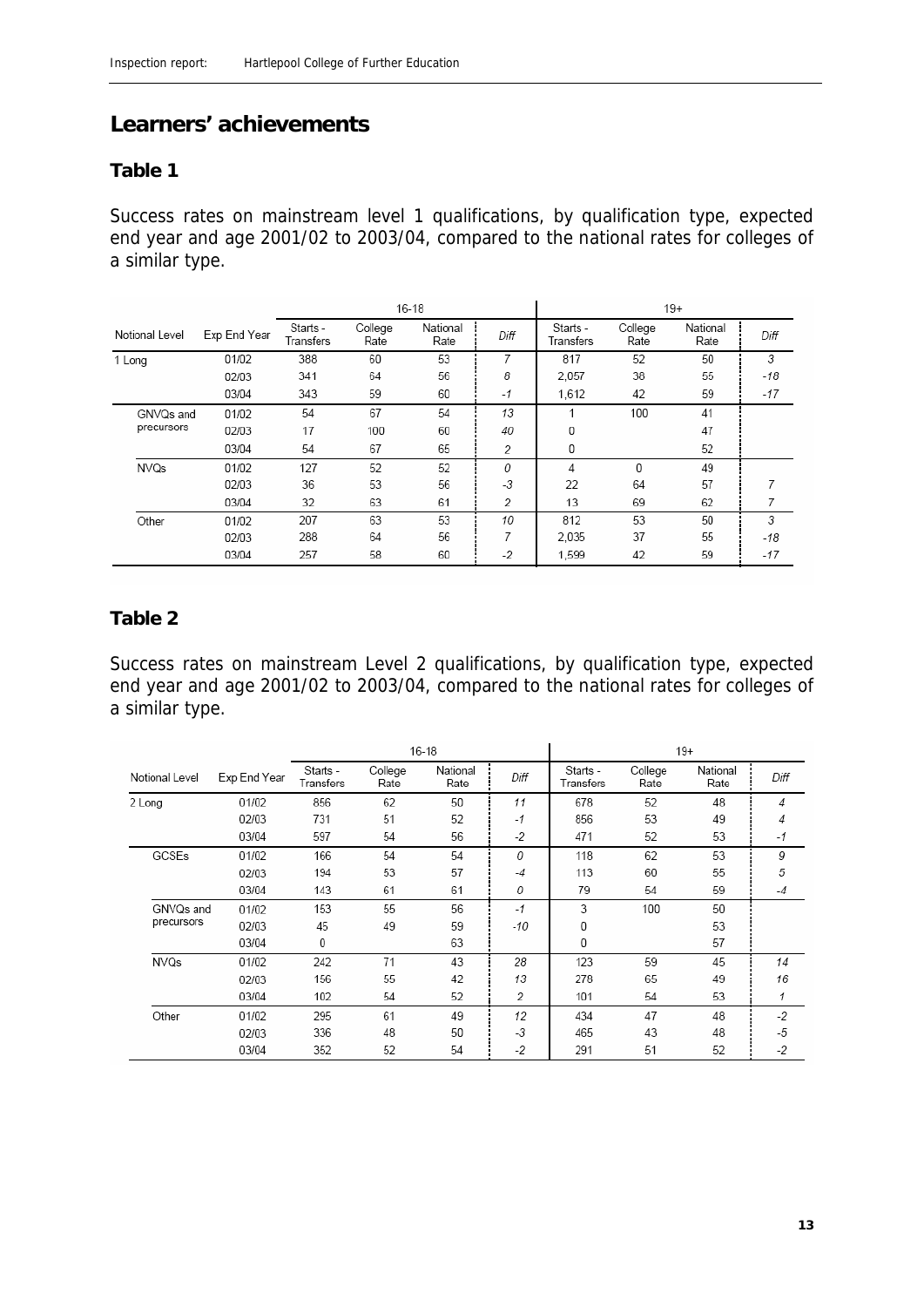#### **Table 3**

Success rates on mainstream level 3 qualifications, by qualification type, expected end year and age 2001/02 to 2003/04, compared to the national rates for colleges of a similar type.

|                |              |                       |                 | $16 - 18$        |      |                       |                 | $19+$            |       |
|----------------|--------------|-----------------------|-----------------|------------------|------|-----------------------|-----------------|------------------|-------|
| Notional Level | Exp End Year | Starts -<br>Transfers | College<br>Rate | National<br>Rate | Diff | Starts -<br>Transfers | College<br>Rate | National<br>Rate | Diff  |
| 3 Long         | 01/02        | 899                   | 63              | 60               | 4    | 900                   | 48              | 50               | $-2$  |
|                | 02/03        | 905                   | 58              | 62               | -4   | 848                   | 50              | 51               | $-2$  |
|                | 03/04        | 835                   | 62              | 64               | -2   | 794                   | 59              | 53               | 5     |
| A\A2 levels    | 01/02        | 159                   | 82              | 80               | 2    | 32                    | 59              | 57               | 2     |
|                | 02/03        | 146                   | 81              | 82               | $-1$ | 27                    | 48              | 63               | $-15$ |
|                | 03/04        | 135                   | 79              | 84               | $-5$ | 35                    | 54              | 66               | -11   |
| AS levels      | 01/02        | 308                   | 60              | 60               | 0    | 59                    | 46              | 47               | $-1$  |
|                | 02/03        | 291                   | 63              | 61               | 1    | 72                    | 46              | 48               | -2    |
|                | 03/04        | 335                   | 70              | 63               | 7    | 54                    | 46              | 50               | $-3$  |
| GNVQs and      | 01/02        | 282                   | 53              | 47               | 6    | 58                    | 50              | 43               | 7     |
| precursors     | 02/03        | 347                   | 44              | 50               | $-6$ | 39                    | 46              | 45               | 1     |
|                | 03/04        | 160                   | 48              | 52               | -4   | 1                     | 100             | 43               |       |
| <b>NVQs</b>    | 01/02        | 85                    | 64              | 49               | 15   | 166                   | 55              | 41               | 14    |
|                | 02-03        | 40                    | 63              | 51               | 12   | 279                   | 50              | 45               | 6     |
|                | 03/04        | 30                    | 50              | 54               | $-4$ | 351                   | 63              | 47               | 16    |
| Other          | 01/02        | 65                    | 77              | 54               | 23   | 585                   | 46              | 54               | -8    |
|                | 02/03        | 81                    | 62              | 55               | 6    | 431                   | 50              | 54               | -3    |
|                | 03/04        | 175                   | 49              | 56               | -7   | 353                   | 57              | 56               | 2     |

#### **Table 4**

Success rates on **work-based learning programmes** managed by the college in 2003/04

**a) Overall success rate**

| End Year | Apprenticeship<br>Programme | Number of<br>Learners * | College<br>Framework<br>rate $**$ | National<br>rate $**$ | College NVQ<br>rate ** | National<br>rate ** |
|----------|-----------------------------|-------------------------|-----------------------------------|-----------------------|------------------------|---------------------|
| 2003/04  | Apprenticeship              | 172                     | 27                                | 33                    | 49                     | 50                  |
|          | Advanced                    | 179                     | 26                                | つつ                    | 43                     | 50                  |

\* Learners who leave later than originally planned are counted in the year they actually leave. This group of learners are then added to the learners who planned to complete in a given year and did so or left earlier than planned

\*\* College and national qualification success rates are calculated using LSC published data derived from the 'Individual Learning Record'